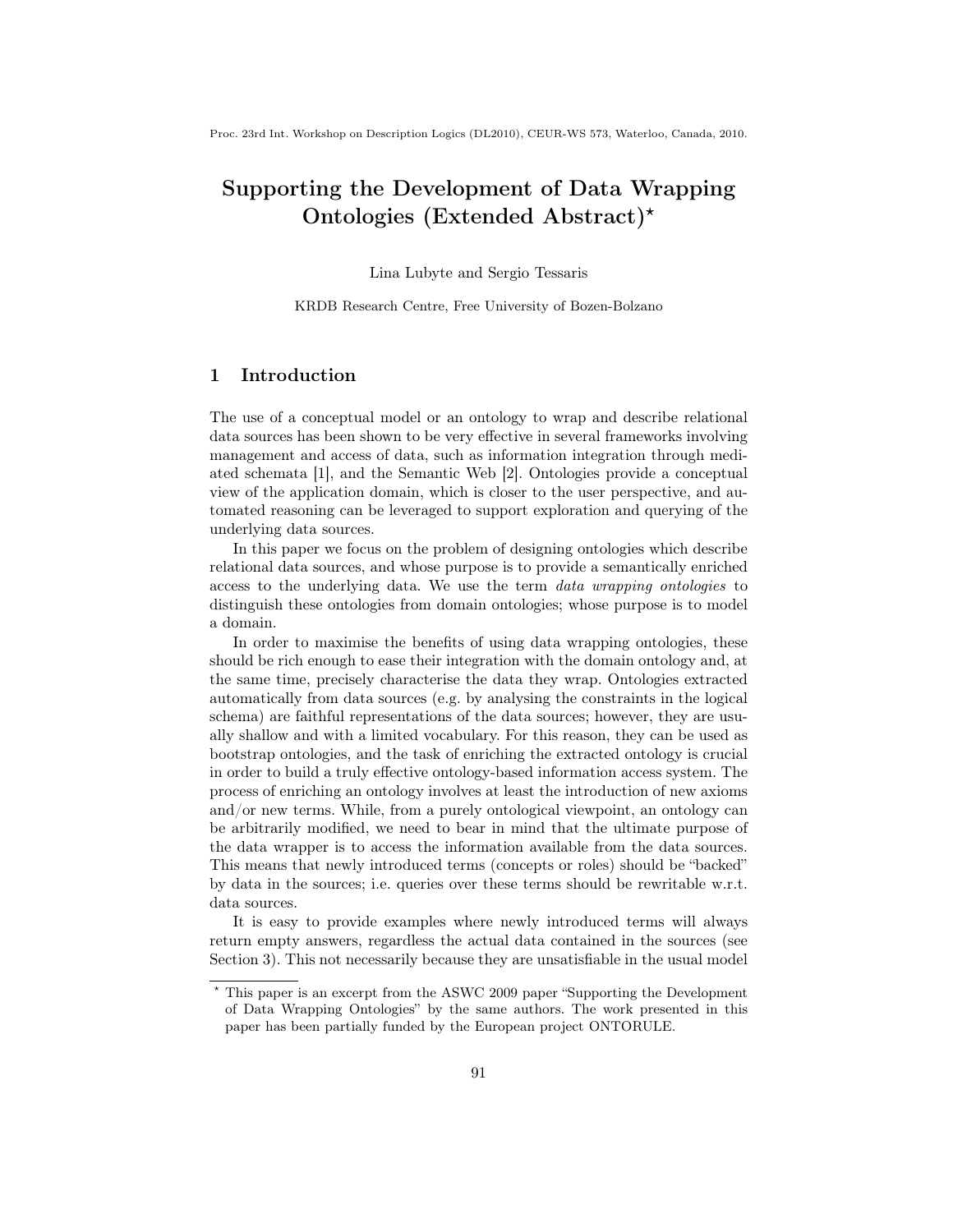theoretic meaning, but because there is no way of mapping them into the data sources.

In order to ensure that queries over ontologies wrapping data sources provide sensible answers, these ontologies must be carefully handcrafted by taking into account the query answering algorithm. To the best of our knowledge, little or no research has been devoted to the support of the ontology engineer in such a complex and error prone task. Our research is directed to techniques and tools to support this modelling process.

In [3] we introduced the problem and presented some preliminary results. The contribution of this paper is a generalisation of the these results, by providing algorithms to verify term emptiness for a more expressive class of ontology languages (see [4]). In particular, a crucial gain in terms of expressive power of the language adopted in this work is the ability to express inclusions among roles. Moreover we provide a technique to support the user in the "repair" of the empty terms and we present empirical study showing the benefits of our approach.

#### 2 Preliminaries

To formalize ontologies, we use the DL  $\mathcal{ELHI}$  [4]. For P an atomic role, an  $\mathcal{ELHL}$  basic role has the form P or P<sup>-</sup>. For A an atomic concept, an  $\mathcal{ELHL}$ basic concept has the form  $A, \exists R, \exists R.A$  or  $B_1 \sqcap B_2$ , where R is a basic role. An  $\mathcal{ELH}$  ontology is formalized in terms of a TBox, which is a set of *inclusion* assertions of the form  $B_1 \subseteq B_2$  or  $R_1 \subseteq R_2$ , with  $B_1, B_2$  basic concepts and  $R_1, R_2$  basic roles. The actual data instances are instead stored in an  $ABox$ , that consists of a set of *membership assertions* of the form  $A(a)$  or  $R(a, b)$ , with A an atomic concept, P an atomic role, and a, b constants<sup>1</sup>. An  $\mathcal{ELHI}$  knowledge base (KB) K is a tuple  $\langle T, A \rangle$ , where T is a TBox and A is an ABox. We assume the "standard" DL semantics, with the unique name assumption.

A datalog rule is an expression of the form  $\alpha(x) \leftarrow body(x, y)$ , where  $\alpha(x)$  is the head atom and  $body(x, y)$  is a set of body atoms. A datalog program  $\Pi$  is a set of datalog rules. The *extensional database (EDB) predicates* of  $\Pi$  are those that do not occur in the head atom of any rule in  $\Pi$ ; all other predicates are called intentional database (IDB) predicates. A datalog query  $Q$  over an  $\mathcal{ELHL}$  KB K is a tuple  $\langle Q_{\Pi}, \Pi \rangle$ , where  $Q_{\Pi}$  is a query predicate and  $\Pi$  is a datalog program whose predicates (except  $Q_{\Pi}$ ) are concept and role names occurring in K. Q is a conjunctive query (CQ) if  $\Pi$  contains exactly one rule with  $Q_{\Pi}$  as its head predicate not occurring in the body. A tuple of constants  $\boldsymbol{a}$  is a *certain answer* to a datalog query Q over K iff  $\mathcal{K} \cup \Pi \models Q_{\Pi}(\boldsymbol{a})$ , where  $\Pi$  is considered to be a set of universally quantified implications with the usual first-order semantics. We use  $cert(Q, \mathcal{K})$  to denote the set of all certain answers to Q over  $\mathcal{K}$ .

 $1$  As a matter of fact, an ABox is considered only *virtually*, while the actual data is stored in a relational DBMS and wrapped by means of an ontology; see [5].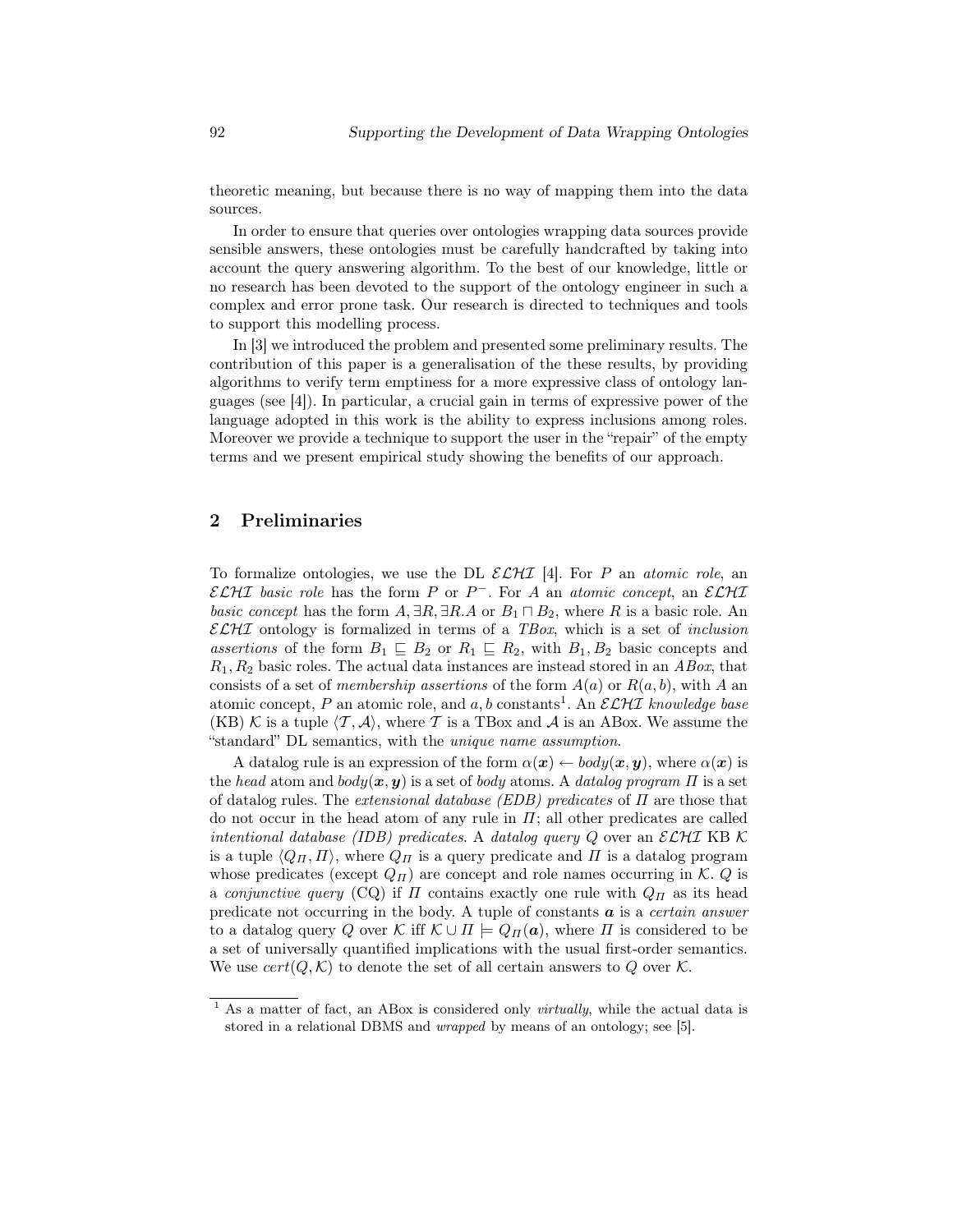### 3 Emptiness of Ontology Terms

The foundation of our technique is the problem of verifying the emptiness of a given term w.r.t. a set of data source terms (i.e. terms "connected" to data sources). Given a Description Logic (DL) theory composed by TBox and ABox over a given vocabulary, we define a subset of the concepts and roles as data source terms. Given a TBox, a concept or role term is empty iff the certain answer of the query defined by the term is empty for all possible ABoxes whose assertions are restricted to data source terms. The idea is that data (by means of ABox assertions) can only be associated to data source terms. Clearly the problem is different from classical (un)satisfiability, because we impose a restriction on the kind of allowed ABox assertions. Note that the two problems coincide when all the DL terms are considered as data sources.

To provide an intuition of the reasoning task let us consider a simple example depicted in Figure 1, where the bottom part represents the logical schema, the middle part the data source terms (connected with the relational sources by means of mappings, depicted with dashed arrows) and the top part the enriched fragment of the ontology. It is obvious that any query on Actor would always return empty answer, whatever the data sources may contain; while the concept represented by the same term would be satisfiable. The situation would be different if Actor was also restricted to elements whose range w.r.t. person\_role was bound to ActingRole<sup>2</sup> . In this case, there could be instances of the database for which the same query on Actor would return a nonempty answer.



Fig. 1. Example of a simple data wrapper

Let  $\Sigma_{\text{DB}}$  denote the subset of terms occurring in T as "coming" from the data sources, i.e. data source terms. Given such  $\Sigma_{\mathcal{DB}}$ , a  $\Sigma_{\mathcal{DB}}$ -ABox is an ABox defined over  $\Sigma_{\mathcal{DB}}$  only. Given a term  $\eta$  in T, we call a *query for*  $\eta$  a CQ of the form  $Q(x) \leftarrow \eta(x)$  (resp.,  $Q(x, y) \leftarrow \eta(x, y)$ ), for  $\eta$  an atomic concept (resp., an atomic role) in T. Our goal is to test whether  $\eta$  is empty w.r.t. the data at the

<sup>2</sup> In DL terms this corresponds to an inclusion assertion ∃person\_role.ActingRole ⊑ Actor.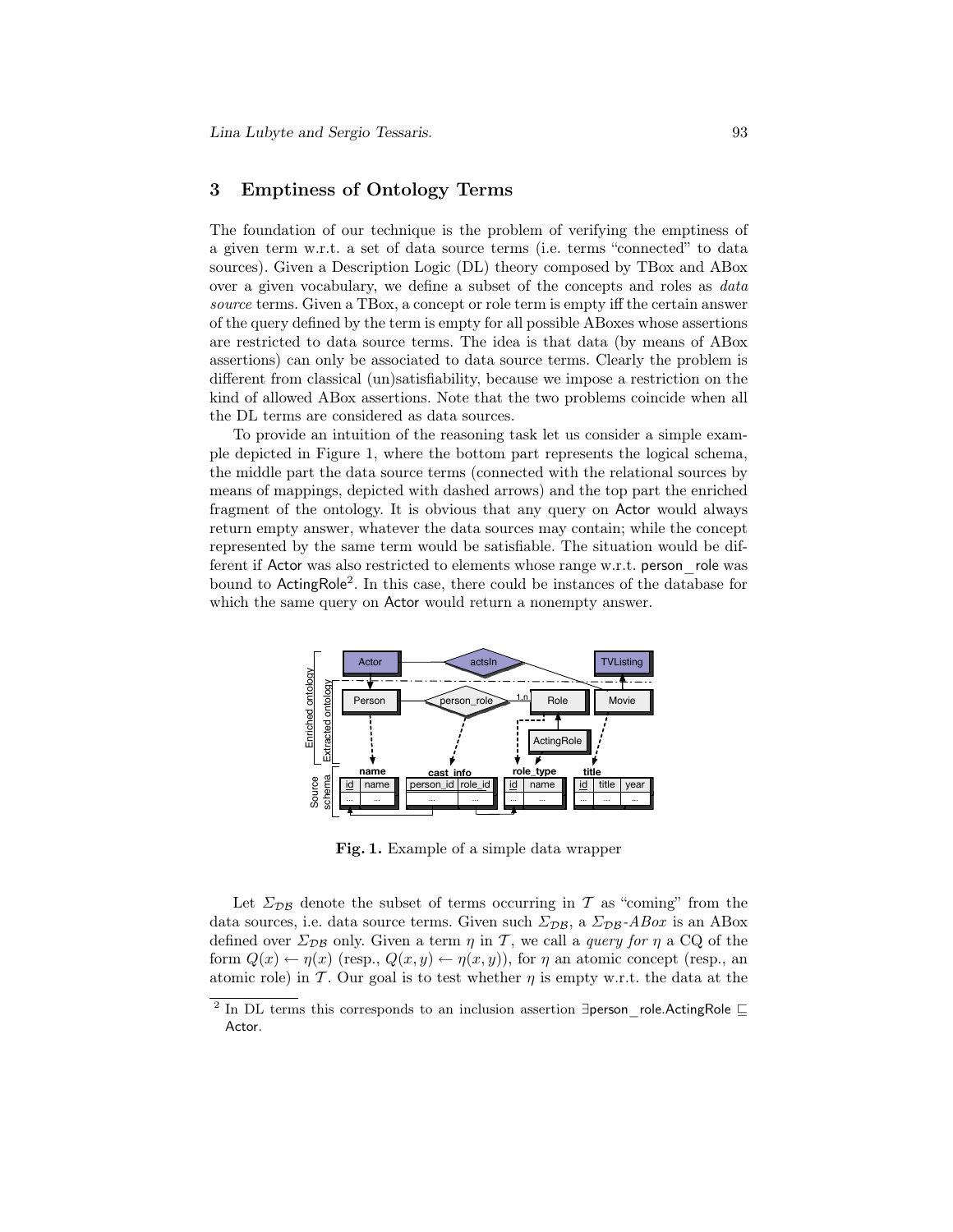sources, i.e., w.r.t.  $\Sigma_{\mathcal{DB}}$ . Clearly, such a test should involve the query answering process. That is, to verify emptiness of  $\eta$ , we have to check whether a query for  $\eta$  is empty given a TBox and a  $\Sigma_{\mathcal{DB}}$ -ABox.

**Definition 1.** Let T be an  $\mathcal{ELHL}$  TBox and  $\eta$  a term in T with query Q for  $\eta$ . Then,  $\eta$  is empty w.r.t.  $\Sigma_{DB}$  iff cert $(Q, \langle T, A \rangle) = \emptyset$  for every  $\Sigma_{DB}$ -ABox A.

This defines the problem studied in this paper: given a term  $\eta$  in T with a CQ Q for  $\eta$ , test whether  $cert(Q, \langle T, A \rangle) = \emptyset$  for every A whose assertions are over  $\Sigma_{\text{DB}}$  only. Note however that this does not imply that we will be necessarily computing  $cert(Q, \langle T, \mathcal{A} \rangle).$ 

It is well known that the problem of computing certain answers in the presence of an incomplete database is often solved via query rewriting under constraints. Specifically, from [6] we have that given a conjunctive query Q over an ECHI KB  $\mathcal{K} = \langle \mathcal{T}, \mathcal{A} \rangle$ , we can compute another query  $Q'$ , a rewriting of Q, such that the certain answers of  $Q$  over  $K$  and the answers of  $Q'$  over  $A$  only coincide, i.e.,  $cert(Q, \langle T, A \rangle) = cert(Q', A)$ . Thus, we have the following:

**Lemma 1.** Let  $T$  be an  $\mathcal{ELHL}$  TBox and  $\eta$  a term in  $T$  with query  $Q$  for  $\eta$ . Let Q' be a rewriting of Q. Then,  $\eta$  is empty w.r.t.  $\Sigma_{DB}$  iff cert( $Q', A$ ) = Ø for every  $\Sigma_{\mathcal{DB}}$ -ABox A.

The above lemma shows that the problem of testing emptiness of a given term amounts to verifying whether the rewriting of its query returns empty answer for every possible  $\Sigma_{\text{DB}}$ -ABox. We will see later that for this purpose we will not need to compute the actual evaluation, however, we will employ the above relationship as described in the sequel.

#### 4 Testing Emptiness

The rewriting of a CQ over  $\mathcal{ELHL}$  KB is a datalog query [6]. Therefore, according to Lemma 1, our problem now comes down to testing emptiness of a query predicate in the rewritten datalog program. The problem of verifying emptiness of datalog predicates has been addressed by Vardi [7], showing that deciding emptiness of IDB predicates can be done in polynomial time. The key idea underlying this result is the observation that a datalog program can be viewed as an infinite union of CQs that, in turn, can be described by means of expansion trees. Importantly, [7] shows that we can get rid of variables when building expansion trees, obtaining skeletons of expansion trees. Then, an IDB predicate is empty in a datalog program, iff there is no skeleton tree for that predicate having as leaves EDB predicates only. We build our approach on the results of [7], and in particular on the possibility of building finitely labelled trees for IDB predicates.

For a term  $\eta$  with a CQ Q for  $\eta$  in an  $\mathcal{ELHI}$  TBox T, we devise our emptiness testing algorithm in four steps:  $(i)$  rewrite  $Q$  using procedure of [6], obtaining a datalog query  $Q' = \langle Q_{\Pi}, \Pi \rangle$ , (ii) add to  $\Pi$  auxiliary rules for making IDB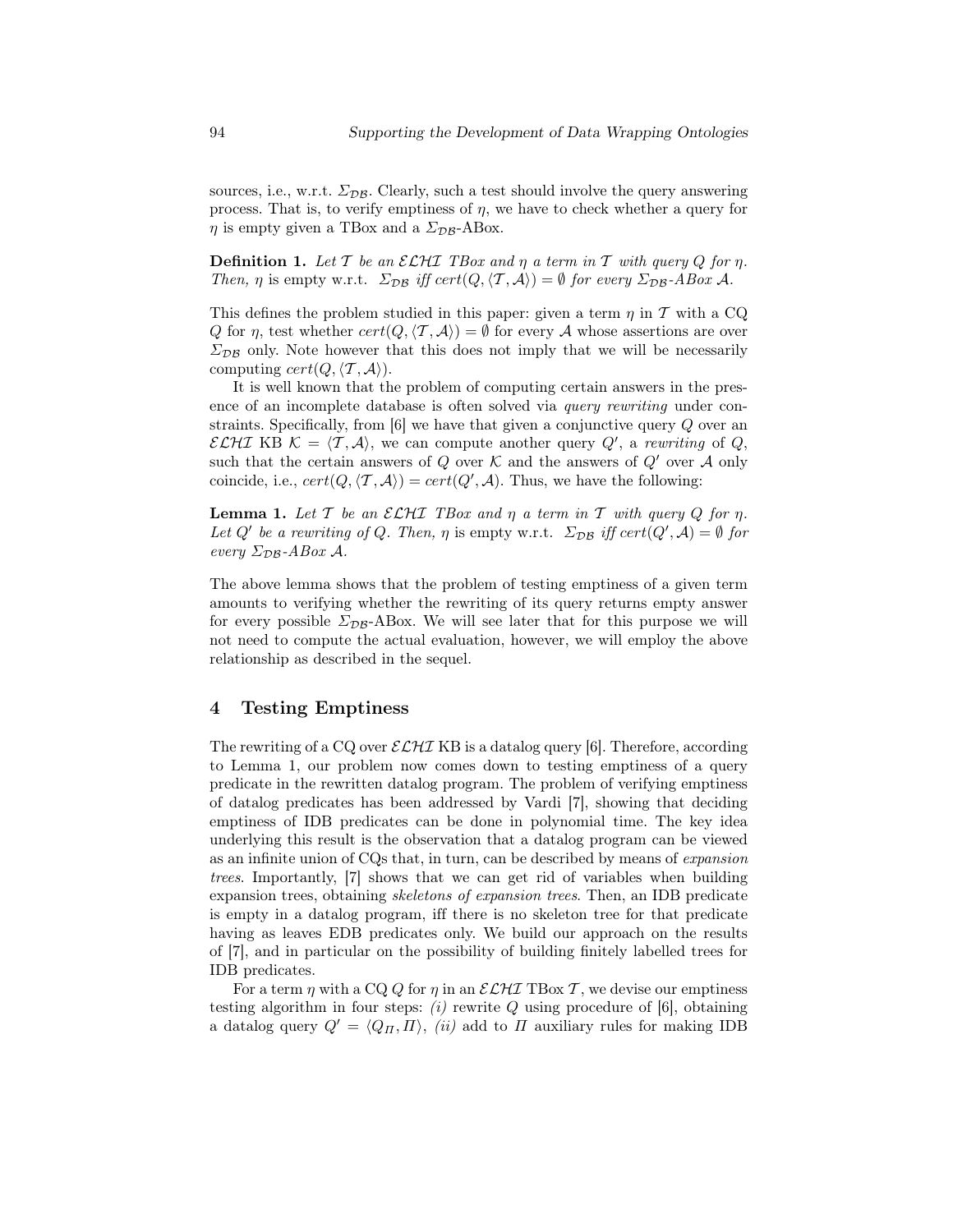and EDB predicates explicit, *(iii)* for the resulting Datalog program with a query predicate  $Q_{\Pi}$ , build an AND-OR skeleton tree for  $Q_{\Pi}$ , and *(iv)* traverse the obtained tree by marking its nodes as empty/nonempty corresponding to empty/nonempty predicates, and, in turn, to empty/nonempty concepts and roles in  $\mathcal T$ . In the following we will elaborate on steps *(ii)-(iv)*; for details on the rewriting algorithm we refer to [6].

Given a datalog program  $\Pi$  with a query predicate  $Q_{\Pi}$  resulting from rewriting a CQ for a given term over T, let  $\Pi^*$  denote a datalog program obtained by adding to  $\Pi$  rules of the form:

 $- A(x) \leftarrow A(x), P(x, y) \leftarrow P(x, y)$ , for every predicate symbol  $A, P \in \Pi$ corresponding to an atomic concept and role in  $\mathcal T$ , respectively, such that  $A, P \notin \Sigma_{\text{DB}}$  and  $A, P$  do not occur among the head atoms of any rule in  $\Pi$ ;  $-A(x) \leftarrow A_{db}(x), P(x, y) \leftarrow P_{db}(x, y)$  for every predicate symbol  $A, P \in \Pi$ such that  $A, P \in \Sigma_{\mathcal{DB}}$ .

Note that an auxiliary rule  $A(x) \leftarrow A(x)$  is equivalent to a tautology  $A(x) \vee$  $\neg A(x)$ ; thus, from a logical point of view, we do not change the semantics of  $\Pi$ .

The following definition describes the AND-OR skeleton tree that is associated to a datalog program (we assume all rules in  $\Pi^*$  are named).

**Definition 2.** Given a datalog program  $\Pi^*$  and an IDB predicate  $Q_{\Pi}$  in  $\Pi^*$ , the associated AND-OR skeleton tree for  $Q_{\Pi}$  in  $\Pi^*$ , denoted tree $(Q_{\Pi}, \Pi^*)$ , is a labelled tree consisting of alternating levels of and-nodes and or-nodes such that

- the root of  $\mathsf{tree}(Q_{\Pi}, \Pi^*)$  is a (and-)node labelled by  $Q_{\Pi}$ ,
- $-$  for every and-node labelled by a predicate R in tree( $Q_{\Pi}$ ,  $\overline{\Pi}^*$ ) and for every rule r of  $\Pi^*$  having R as its head predicate, there exists a child or-node of R labelled by r,
- $-$  for every or-node labelled by a rule r in  $\overline{II}^*$ , tree( $Q_{\overline{II}}$ ,  $\overline{II}^*$ ) has an and-node child for every atom  $g$  in the body of  $r$ , and the label of each such and-node is the predicate symbol of g.

An and-node labelled by R in tree $(Q_{\Pi}, \Pi^*)$  is a leaf, if either (i) it is labelled with an EDB predicate, (ii) there are no rules in  $\Pi^*$  having R predicate in the head, or (iii) there is some other and-node in tree $(Q_{\Pi}, \Pi^*)$  labelled by R that has already been expanded; we refer to such node as the expanded equivalent of R, denoted  $eq(R)$ .

An or-subtree  $\tau$  in tree( $Q_{\Pi}, \Pi^*$ ) is a subtree of tree( $Q_{\Pi}, \Pi^*$ ) such that (i) for an and-node  $R \in \tau$ ,  $\tau$  contains one of the child or-nodes of R in tree( $Q_{\Pi}$ ,  $\overline{\Pi}^*$ ), (ii) for an or-node  $r \in \tau$ ,  $\tau$  contains all children of r in tree $(Q_{\Pi}, \Pi^*)$ .

Example 1. Consider the data wrapping ontology from Figure 1. We list below the relevant axioms:

Movie ⊑ TVListing ∃actsIn.Actor ⊑ Movie Actor ⊑ Person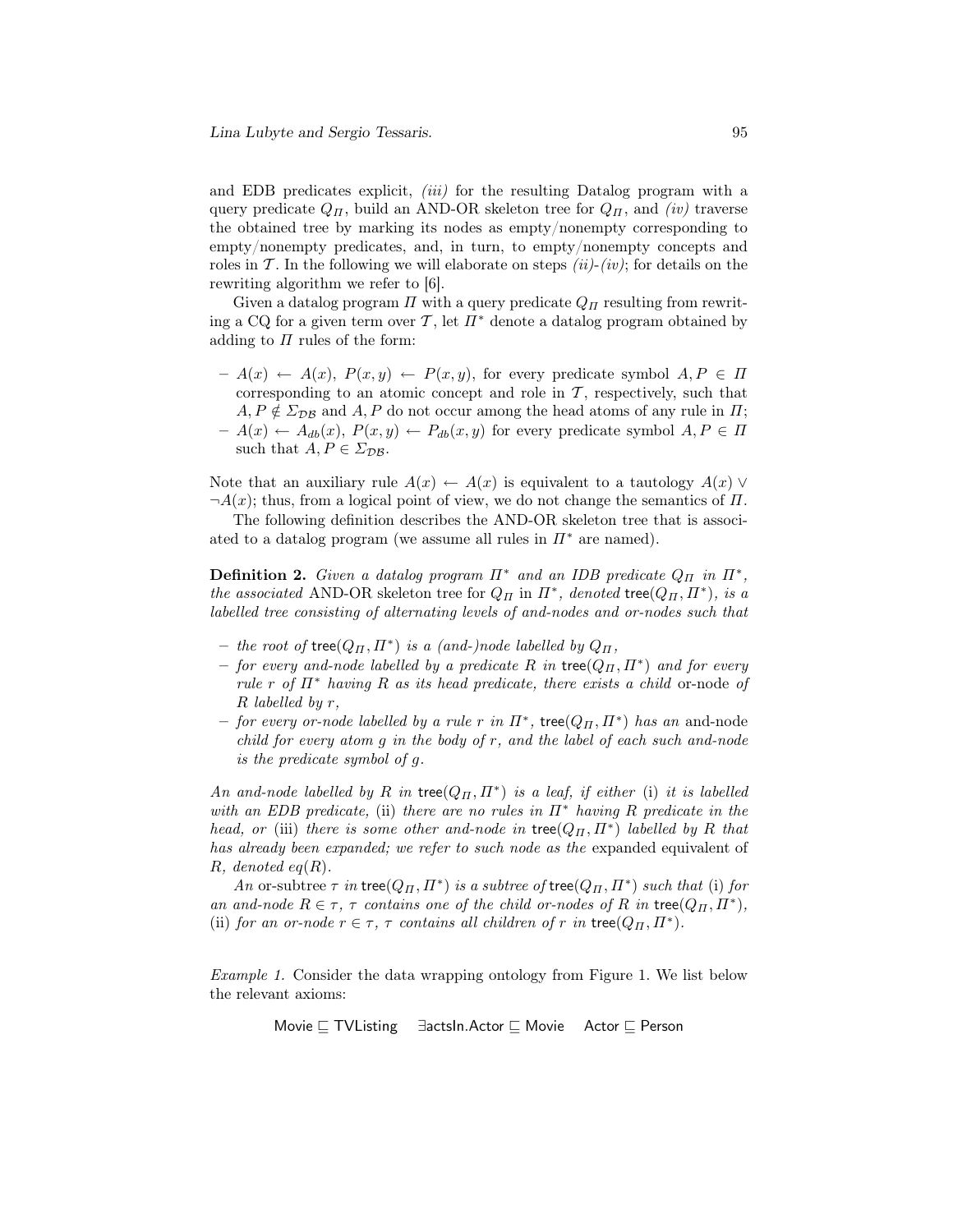

Fig. 2. Skeleton tree corresponding to the Datalog program of Example 1.

As can be seen from the figure, Movie and Person are linked to the data sources, i.e. they are data source terms. Suppose we want to test emptiness of TVListing term in the above ontology. The (partial) datalog program resulting from rewriting the query  $q(x) \leftarrow \text{TVListing}(x)$  is given below, together with auxiliary rules  $r_8$  through  $r_{11}$  to make actsln and Actor IDB predicates, and Person and Movie EDB predicates.

 $r_1 : q(x) \leftarrow \textsf{TVListing}(x)$   $r_7 : \textsf{TVListing}(x) \leftarrow \textsf{actsIn}(y, x), \textsf{Actor}(y)$  $r_2$ : TVListing $(x) \leftarrow$  Movie $(x)$   $r_8$ : Movie $(x) \leftarrow$  Movie $_{db}(x)$  $r_3$ : Movie $(x) \leftarrow$  actsln $(y, x)$ , Actor $(y)$   $r_9$ : Person $(x) \leftarrow$  Person $_{db}(x)$  $r_4: \mathsf{Person}(x) \leftarrow \mathsf{Actor}(x) \hspace{2.5cm} r_{10}: \mathsf{actsIn}(x,y) \leftarrow \mathsf{actsIn}(x,y)$  $r_5: q(x) \leftarrow \text{Movie}(x)$   $r_{11}: \text{Actor}(x) \leftarrow \text{Actor}(x)$  $r_6: q(x) \leftarrow \textsf{actsIn}(y,x), \textsf{Actor}(y)$ 

The AND-OR skeleton tree for this datalog program is shown in Figure 2. Note that the children and-nodes of  $r_{10}$ ,  $r_{11}$ ,  $r_7$ ,  $r_5$  and  $r_6$  are not further expanded, since they have isomorphic nodes that have already been expanded. The tree has 5 distinct or-subtrees, one of them e.g. formed from the path of or-nodes  $r_1, r_2$ and  $r_8$ .

It is easy to show that each or-subtree of a given AND-OR skeleton tree corresponds to a skeleton of expansion tree defined in [7]. Therefore, a query predicate  $Q_{\Pi}$  is empty, iff all or-subtrees of tree $(Q_{\Pi}, \Pi^*)$  are empty.

**Definition 3.** Given an AND-OR skeleton tree tree( $Q_{\Pi}, \Pi^*$ ) for  $Q_{\Pi}$  in  $\Pi^*$ , an and-node R is empty in tree $(Q_{\Pi}, \Pi^*)$  if either (i) there is the expanded equivalent of R, eq(R), that is empty in tree( $Q_H, \Pi^*$ ); (ii) R is a leaf in tree( $Q_H, \Pi^*$ ), it is not an EDB predicate, and there is no  $eq(R)$  in tree $(Q_H, \Pi^*)$ ; (iii) all children or-nodes of R are empty. An or-node r is empty in tree $(Q_H, \Pi^*)$  if at least one child and-node of r is empty.

The above definition provides the basis for a procedure for traversing a given AND-OR skeleton tree. While emptiness of  $Q_{\Pi}$  node can be decided by inspecting leaf nodes only, our algorithm traverses all the tree; this information will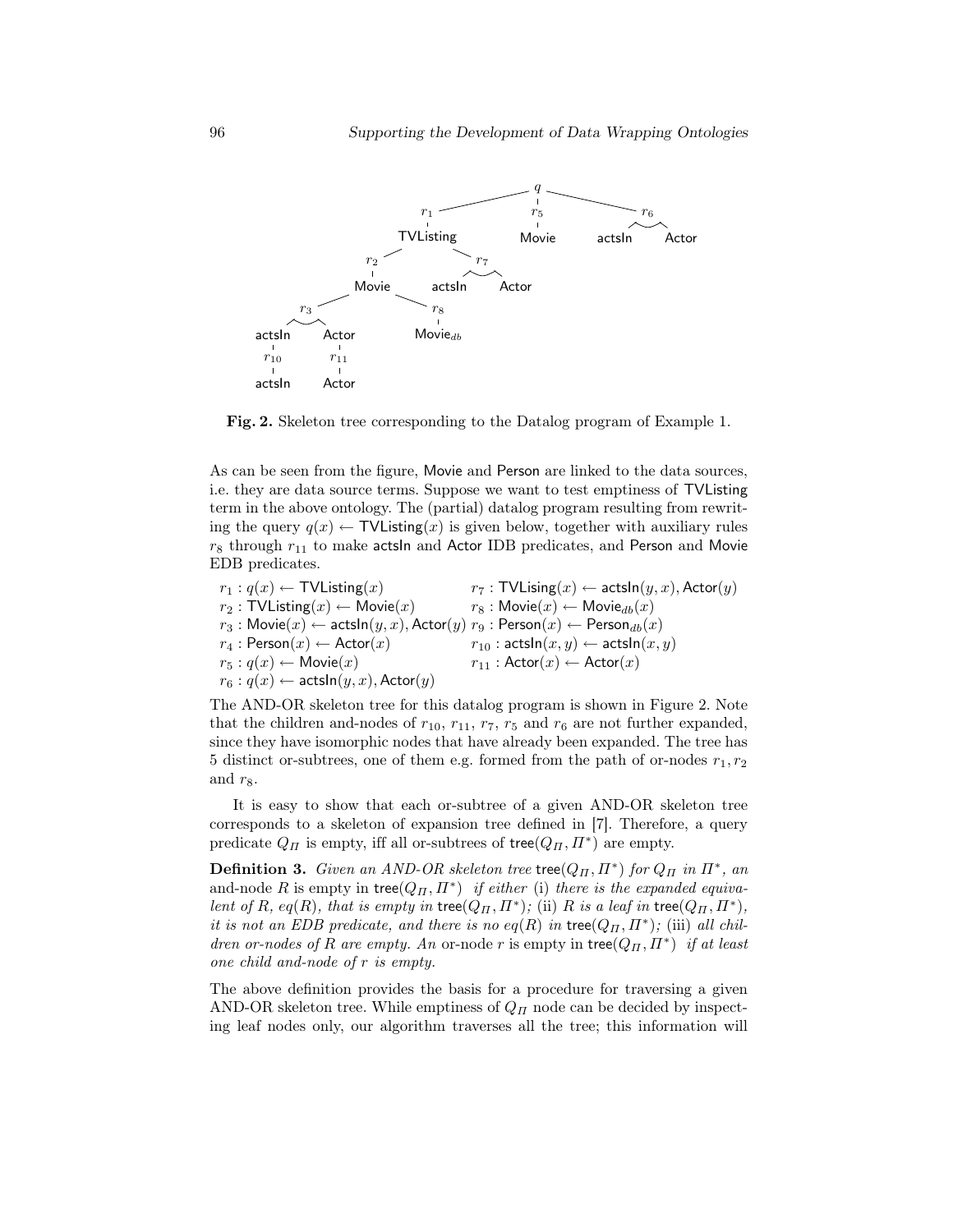be the main input for suggesting the "repairs" of empty terms, as described in Section 5. We illustrate this process with the following example.

Example 2 (Example 1 continued). We start with acts in leaf, child of  $r_{10}$ , and mark it as empty (it is not an EDB predicate). This makes also its parent  $r_{10}$  and, in turn, actsIn and  $r_3$  empty. To decide for Movie, we have to know emptiness of  $r_8$ . Movie<sub>db</sub> is an EDB predicate, so it is nonempty. Consequently, we mark  $r_8$  and Movie as nonempty, which determines non-emptiness for  $r_2$  and then TVL isting,  $r_1$  and finally q. Actor leaf, child of  $r_{11}$ , is empty as well. Consequently, children of  $r_7$  and  $r_6$  are empty. In contrary, Movie, child of  $r_5$  is marked as nonempty, because its expanded equivalent, child of  $r_2$ , is nonempty.

Indeed, we can construct a CQ  $q(x) \leftarrow$  Movie<sub>db</sub> $(x)$  from the AND-OR skeleton tree that witnesses non-emptiness for TVListing.

According to [6] and due to the fact that the input query for a given term has always single atom in its body, we have that the number of rules generated by the rewriting algorithm is exponential w.r.t.  $\mathcal{T}$ . Given n distinct IDB predicates in  $\Pi^*$ , the size of the AND-OR tree generated from  $\Pi^*$  is at most  $nm$ , where m is the maximum number of atoms in the body of a rule in  $\Pi^*$ . Thus, we have the following.

**Theorem 1.** Let  $K = \langle T, \mathcal{A} \rangle$  be a ELHI KB,  $\eta$  a term in T and  $\Sigma_{\text{DB}}$  set of data source terms. Emptiness of  $\eta$  w.r.t.  $\Sigma_{DB}$  can be decided in time exponential in the size of  $\mathcal T$ .

Note that the above result is optimal w.r.t. the complexity bounds from [8]: deciding emptiness of a term in  $\mathcal{ELI}$  there is shown to be  $\text{EXPTIME-complete.}$ 

Finally, we stress the fact that, due to the rewriting algorithm [6], the technique presented in this section is applicable to ontology languages in the full spectrum of DLs from  $\mathcal{ELHI}$  to DL-Lite<sub>core</sub> [9].

#### 5 Repairing Empty Terms

So far, we have devised a procedure for verifying whether a given term in a data wrapping ontology is empty w.r.t. the database terms at the sources. We now present a method for supporting the repair of empty concepts and roles, consisting of a set of repairing axioms that can be seen as guidelines for ontology engineers.

To suggest a repair for an empty term, we naturally resort to the datalog program  $\Pi^*$  and the skeleton tree generated from  $\Pi^*$  by our emptiness testing algorithm. Indeed, the skeleton tree for a term  $\eta$ , by virtue of its construction, contains as nodes all and only *relevant* terms for  $\eta$ : those that contribute or could contribute to its non-emptiness. So an intuitive way to fix an empty term is to focus on the relevant nodes of its corresponding skeleton tree and to possibly *expand* those nodes by rendering them nonempty. The expansion should obviously be in correspondence with an addition or refinement of a term or/and assertion in the actual ontology.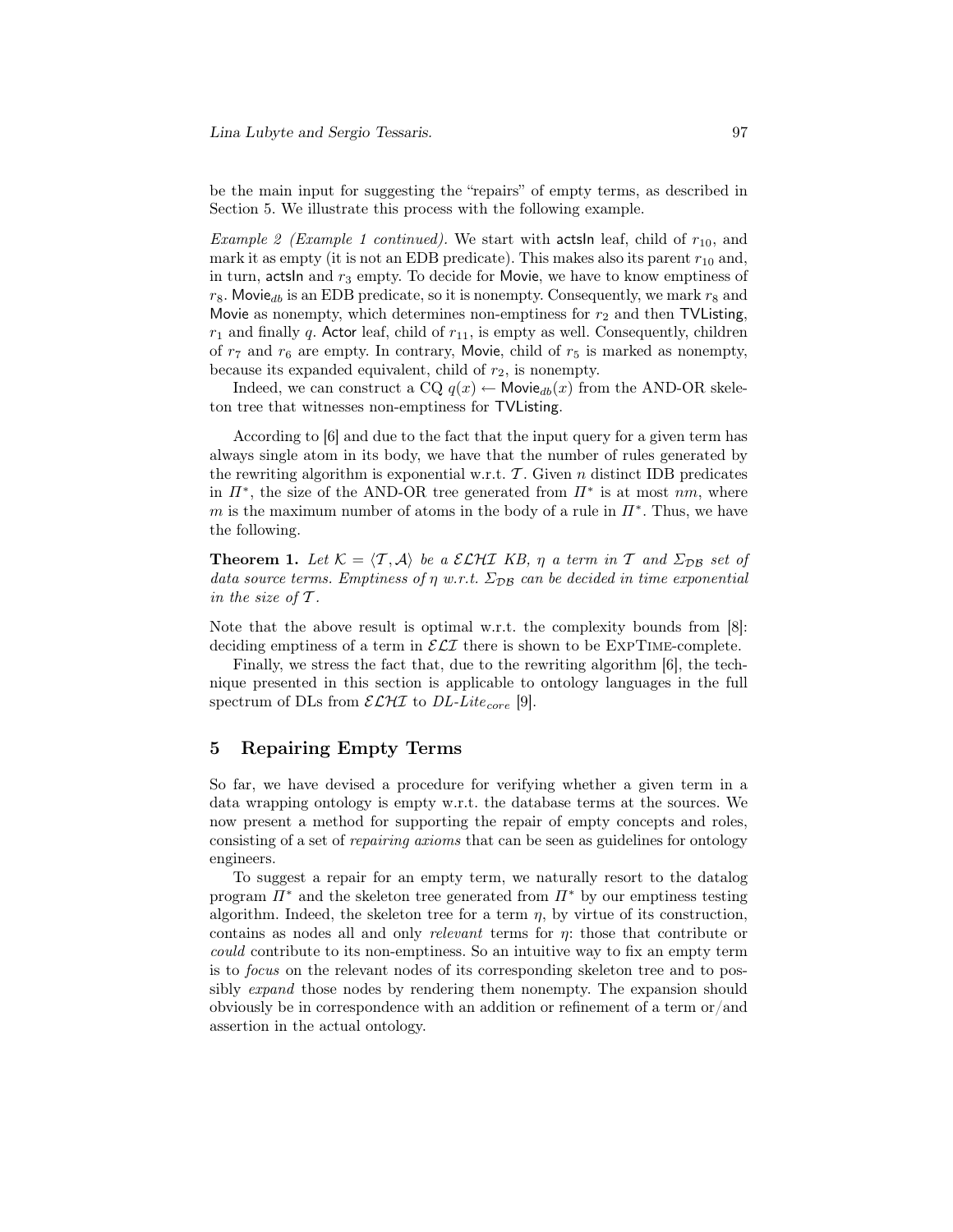Given an or-subtree  $\tau$  in an AND-OR skeleton tree  $\mathsf{tree}(Q_{\Pi}, \Pi^*)$  with all nodes marked, let  $\Omega = [\omega_1, \ldots, \omega_n]$  denote the sequence of distinct sets of andnodes<sup>3</sup> in  $\tau$ , such that, intuitively, each  $\omega_i$  contains a set of and-nodes that are empty in tree $(Q_{\Pi}, \Pi^*)$  and are grouped in a bottom-up fashion by their depth. The next example illustrates this notion.

*Example 3.* Suppose rule  $r_8$  was not present in the tree of Figure 4. Hence, TVListing is no longer nonempty.  $\Omega$  defined above for the or-subtree following  $r_2, r_3$  ancestors of TVListing is the following sequence: [{actsln, Actor}, {Movie}, {TVListing}]. The intuition here is that, in order for TVLisintg to become nonempty, besides rendering TVListing itself nonempty, also Movie or both, actsIn and Actor, if rendered nonempty, would make TVListing nonempty as well. Instead the reason for a depth based ordering is that if both, actsIn and Actor were made nonempty, then the remaining terms in the sequence Movie and TVListing would become nonempty as well.

Thus, for each and-node R in  $\omega$ , we consider R as a leaf in the tree and examine its possible expansions. In turn, to expand a leaf we need a new rule with its corresponding atom in the head. Given such a rule, we can track down the needed terms and assertions in the ontology and provide those repairs as guidelines to the user. We exploit axioms in the ontology, rather than rules in the program, because, by virtue of [6], not all axioms are in one-to-one correspondence with rules in the computed rewriting.

For a node  $R$  corresponding to an atomic concept, say  $A$ , our repair service provides the following guidelines. First, it suggests to add an inclusion assertion with A on the right-hand side (line 6). This, from the modeling point of view, results in either defining role typing constraints (or domain and range) for a relationship defined by role  $P$ , if such is detected by means of mandatory participation constraints (and similarly if range restriction is given for P). Second, if  $A \subseteq B$  is present in T and B is nonempty, the user is warned with misplaced is-a relationship, i.e., possibly  $B \sqsubseteq A$  should have been added instead of  $A \subseteq B$ . Third, given  $A \subseteq B$  in T such that B has participation constraints to a nonempty role  $P$ , the algorithm suggests to assert participation constraints for A to P as well (and similarly if range restriction is known for P). Moreover, given a range concept, say C for P, if C is specialized by some concept D in the ontology, then the suggested axiom for  $A$  can also be specialized to  $D$ . Finally, the service suggests to assert  $A$  as a superclass of some concept  $B$ , and as a participating class to some role  $P$ , provided both  $A$  and  $P$  are known to be nonempty in  $\mathcal T$ . When  $\mathcal T$  is small, such axioms could be included in the set of repairing axioms for every nonempty concept and role in  $\mathcal T$ . Otherwise, the task of selecting appropriate concepts and roles is left to the user.

If a given node  $R$  corresponds to a role, say  $P$ , the service generates axioms in a similar fashion. First, as before, it warns for misplaced role inclusions, provided such an axiom is present in  $\mathcal T$ . Then, if a root node being considered for repair

 $^3$  Two and-nodes are considered distinct if their labels are distinct.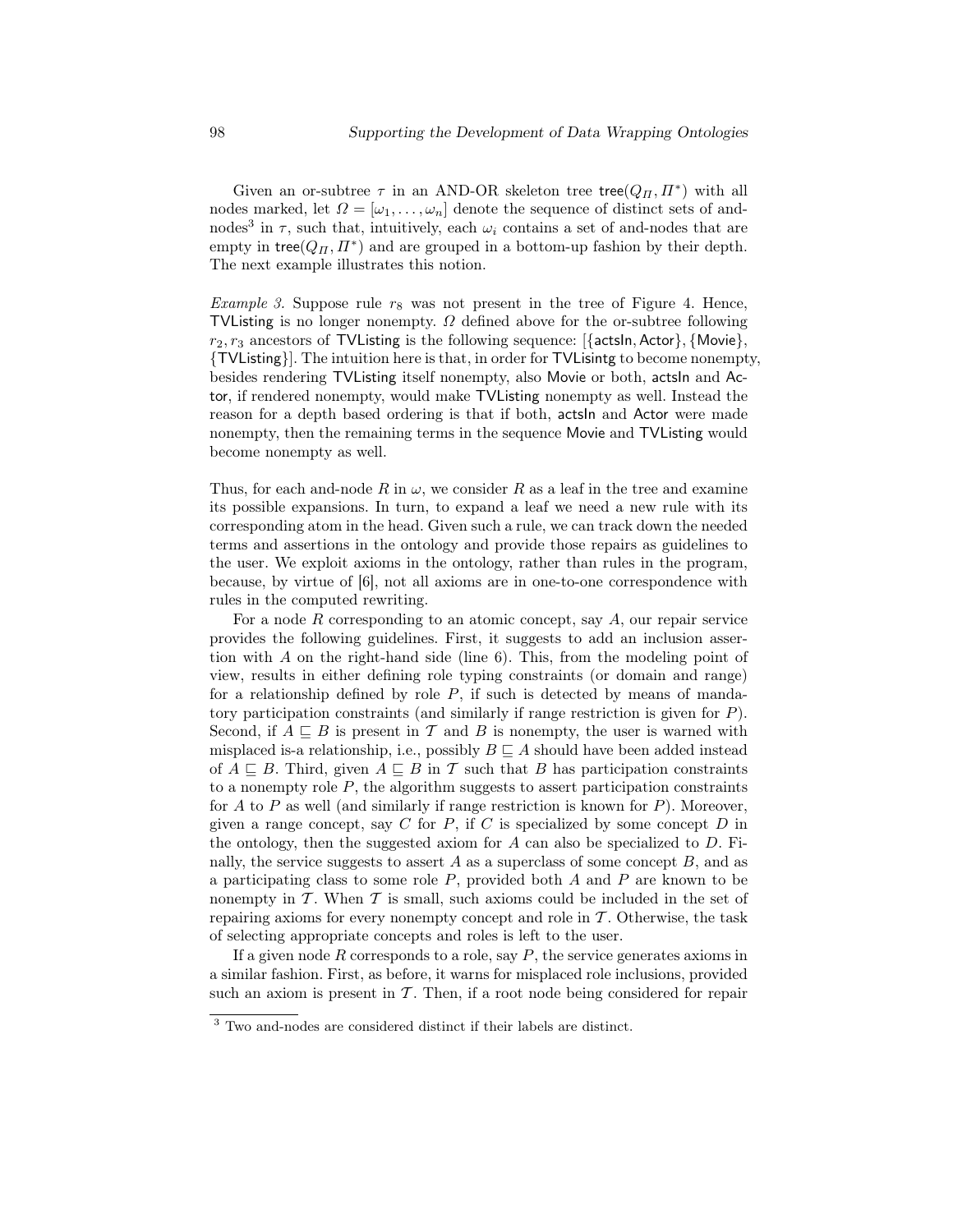is a concept and not a role<sup>4</sup>, then for every nonempty atomic concept  $A$  in  $T$ acting as a domain or range of  $P$ , the service suggests to add an axiom stating mandatory participation for  $A$  to the relationship defined by  $P$  (and the same for more specific concepts, as above). Finally, it hints to add an inclusion assertion between roles with  $P$  on the right-hand side, i.e. to make  $P$  more general than some role  $S$  that is nonempty in  $T$ .

Note that the set of repairing axioms may also be empty, if there are no nonempty nodes in the tree that can be used for repair. In this case, we suggest to explicitly map to the sources either the actual empty term or any of its relevant terms.

Example 4 (Example 3 continued). Consider a data wrapping ontology from Figure 1 and suppose Movie is not mapped to the sources. To repair actsIn the user will be suggested to assert it as more general than person role. This is obviously not meaningful, so there is no repair for actsIn. As for Actor, our repair service suggests the following axioms:

| Person $\sqsubseteq$ Actor | $\exists$ person role.Role $\sqsubseteq$ Actor                                                   |
|----------------------------|--------------------------------------------------------------------------------------------------|
|                            | $\exists$ person role $\sqsubseteq$ Actor $\exists$ person role. Acting Role $\sqsubseteq$ Actor |

#### 6 Evaluation

We have implemented services discussed in Sections 4 and 5 as a plug-in for Protégé 3.3<sup>5</sup> (we are in the process of porting them to Protégé 4) and evaluated their effectiveness with a usability study involving ten external users (see [5] for details).

We used showbiz domain for the study. In particular, for the sources, we used IMDB movie database, retrieved using IMDbPY<sup>6</sup>. The wrapping ontology, that we call showbiz, was obtained by first automatically extracting the bootstrap ontology from IMDB database together with mappings [10] (21 in total), and then by manually enriching it with terms and assertions to (partly) describe TV programmes. The obtained ontology contained 24 classes and 14 properties.

The subjects were randomly divided into two groups: five subjects without the support for testing emptiness of ontology terms and repairing them (group 1), and five subjects with the support of the above described plug-in (group 2). Then, each subject was given four simple queries over showbiz ontology but having empty answers: e.g. asking for all movies that have a genre, all TV listings and their kinds, etc. Given that, the subjects were asked to add to the ontology new assertions so that the given queries were no longer empty. This involved identifying atoms responsible for query emptiness and repairing the corresponding terms. The subjects in group 2 were additionally asked to fill in a questionnaire concerning their experience using the tool. The goal of this study

<sup>4</sup> While our procedure computes repairs for a contributive node, with a root node here we mean the node that one actually aims to repair, as e.g. TVListing in Example 3.

 $^5$  http://protege.stanford.edu

<sup>6</sup> http://imdbpy.sourceforge.net/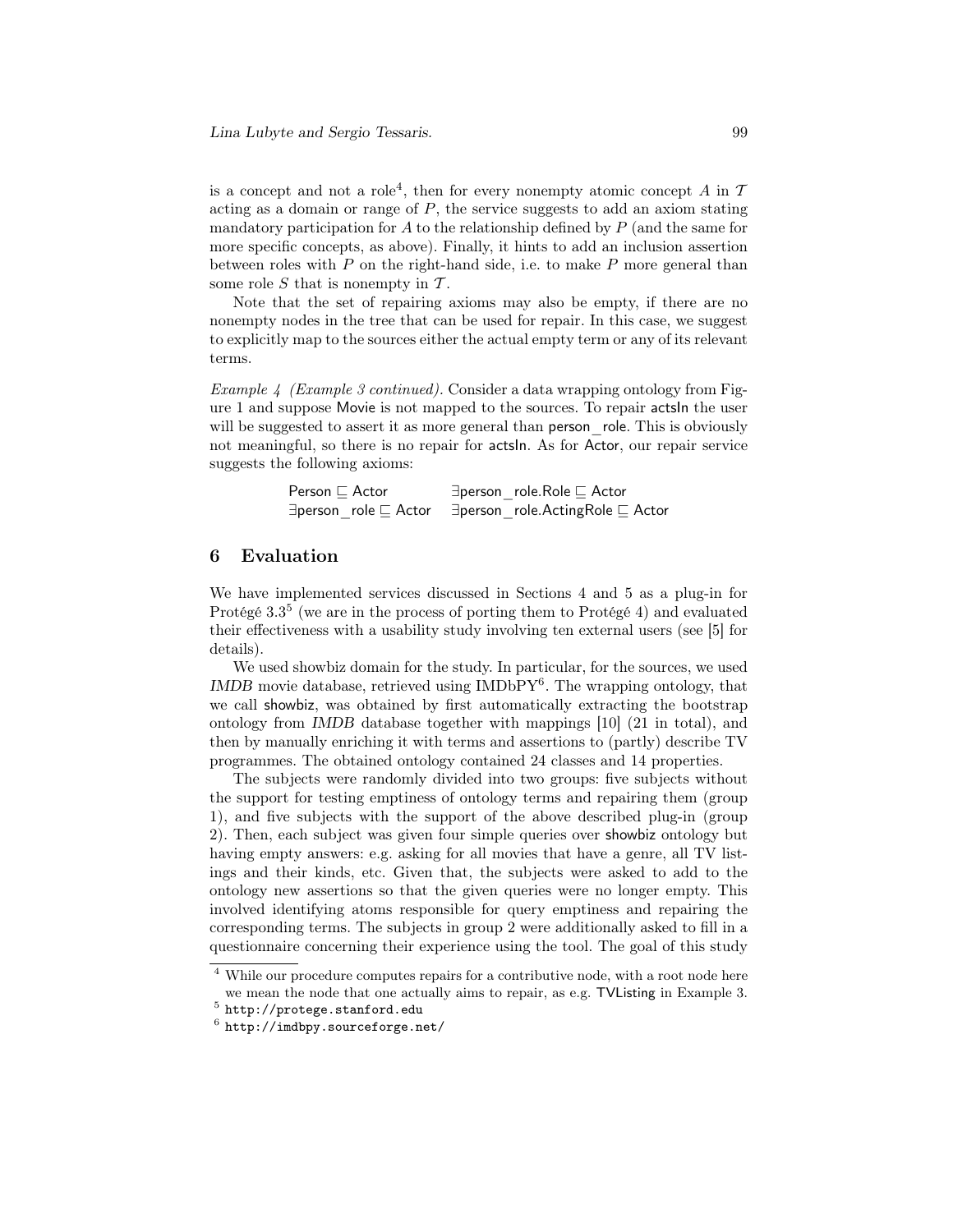was to compare the time taken and effort needed to complete the task between the two groups, and to evaluate user experience in using the plug-in.

The results of the study are promising. While the assertions added to an ontology in order to arrive to a solution were mostly correct and alike in both groups, the time taken to do it in group 2 was between 2-3 times less than in group 1. Specifically, the average time taken for group 1 was 39 minutes, and 20 minutes for group 2. The average number of changes made to the ontology in order to repair given queries, which we consider to be as key sub-task, for group 1 was 11, and 6 for group 2. The total number of changes needed for all queries was 5. This means that, in average, each subject in group 1 made 5 erroneous *changes* to repair the given queries, while in group  $2 - 1$  erroneous change.

As mentioned, we have also collected user reactions to the tool. The questionnaire used for this purpose was composed of 10 short statements (e.g., "I found repair guidelines to be adequate"), each accompanied by a 5-point scale of "strongly disagree" (1 point) to "strongly agree" (5 points). Thus, given 5 subjects in group 2, each statement scores to maximum of 25 points. The key aspects, from the usability point of view, are that subjects in group 2 felt that they could effectively identify the reason for query emptiness using the tool (rated a total score of 19) and effectively repair empty terms using the tool (21 points), and strongly agreed that they could identify empty classes/properties and fix them using the tool faster than without it (25 points). Finally, the overall satisfaction of using the plug-in scores to 25.

## 7 Conclusions

This paper presents a technique for supporting ontology engineers in the development of ontologies for accessing relational data sources. We introduced the notion of emptiness of a given term w.r.t. a DL theory where data can be accessed only through a subset of the concepts and roles (analogously to the EDB/IDB predicates distinction in datalog programs). We have presented an optimal practical algorithm for deciding emptiness of terms in  $\mathcal{ELH}$  ontologies. Moreover, we have shown how the information generated by this algorithm can be exploited in order to support the engineer in "repairing" the ontology. The algorithm presented can be applied in other scenarios, e.g. for optimizing the rewriting by removing rules with empty predicates, or for guiding module extraction based on nonempty terms only (see [8]).

Recently there has appeared a contribution [8], carried out independently, that tackles a very similar problem but comes up in a different context. The authors study the computational complexity for the problem of predicate (and query) emptiness for a wide range of DLs. For the DLs  $\mathcal{EL}$  and DL-Lite, they provide algorithms for verifying emptiness, taking a different approach from ours. While our algorithm is via translation to emptiness of IDB predicates in datalog, [8] instead uses reduction to standard ABox reasoning. Using their simple technique, emptiness of a term in  $\mathcal{EL}$  can be decided in PTIME. For  $\mathcal{ELI}$ , testing emptiness is shown to be already ExpTime-complete, by reduction to